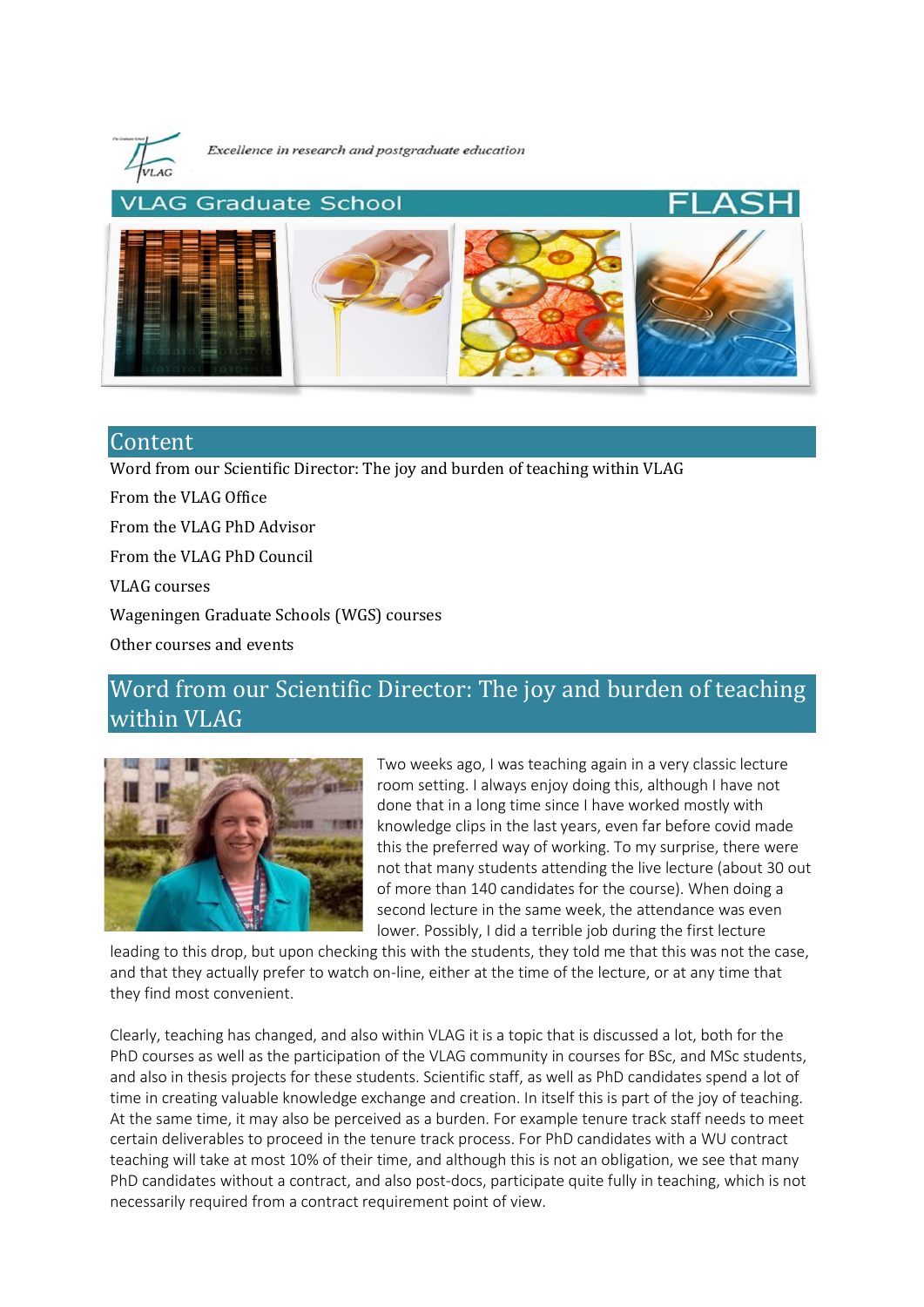

What is worrying from my perspective is that many of our PhD candidates participate in teaching rather unprepared. For that I would like to draw your attention to the courses that are given on Wageningen Graduate School level, and that may help you in enhancing your teaching skills, and thus in getting more out of teaching. You can even dedicate a part of your training and supervision plan to this. Especially for those

interested in an academic career this could be an added benefit that can be obtained as part of doing a PhD project in Wageningen. What I mention does not just hold for courses, but also for supervising thesis students. Every additional skill that you can pick up during your projects is going to greatly benefit you in the future, since the skills that you pick up are universally applicable to many situations.

As you may have heard, at VLAG we have a working group dedicated to teaching load, and we hope to share the findings in the very near future with the VLAG community. There are certainly points that we would want to put under your attention and that are a concern for all of us. At the same time the working group will share tips and suggestions to make the teaching load more manageable for all within VLAG. We will let you know soon how we will continue with this, and hope that we can reach many of you to share our insights.

Kind regards, also on behalf of the entire VLAG office team, and stay safe and healthy, Prof Karin Schroën, Scientific Director VLAG

# <span id="page-1-0"></span>From the VLAG Office

## **VICI Grant for Louis de Smet**

Louis de Smet has been awarded a Vici grant for his research proposal on efficient and selective water desalination. Nanoporous 2D and 3D materials that exhibit promising properties for energy storage can also desalinate water efficiently via electro-driven processes. This proposed research aims to add selectivity to such separation processes by fine-tuning their chemistry and understand the underlying fundamental mechanisms. With this innovative approach, salts can be obtained in their purest form, enabling the recovery and reuse of metals and nutrients. Implementing a multidisciplinary approach, in collaboration with three industrial partners and two research institutes, the stability, energy efficiency and upscaling of the separation process with the advanced, nanoporous 2D and 3D materials will also be addressed.

## VLAG Fellowships

VLAG has a yearly budget to support the quality of scientific research and strengthen international collaboration, through so called VLAG Research Fellowships.

The next deadline for PhD/Postdoc fellowship activities starting in 2022 is 1 May 2022. NEW:For 2022/2023, we extend the fellowship programme with fellowships for Assistant Professors. The deadline for Assistant Professors to apply for activities starting in 2022 is also 1 May 2022. The grant for **visiting guest researchers** can be used to fund sabbaticals, masterclasses and symposia. Based on the questions from our scientific community, we now also include an option to fund PhD thesis committee members. Committee members invited by a chair group may be eligible for reimbursement of travel and accommodation costs in case such a researcher extends his or her stay with the aim to actively and substantially contribute to a VLAG workshop or masterclass. For any of the options listed above, please use the appropriate application form from our [webpage.](https://www.vlaggraduateschool.nl/en/research-1/VLAG-Calls.htm)

## Looking for research support? Go to the SupHub

The [SupHub](https://suphub.wur.nl/suphub?_gl=1*1uafcd7*_ga*MjEyMDY1ODEwNC4xNjIyNTM0MjYw*_ga_M3YT587VEZ*MTY0OTMzNjYzMy41NDYuMS4xNjQ5MzM2Njg1LjA.) brings together information on research support services that are available at WUR for every stage of the research cycle. From writing a proposal, funding, lab work and data gathering to analysing, publishing, and creating impact for your research output. The SupHub provides a single point of entry to quickly identify the service you need, regardless of who offers the service and where the information is located.

 $\overline{\phantom{a}}$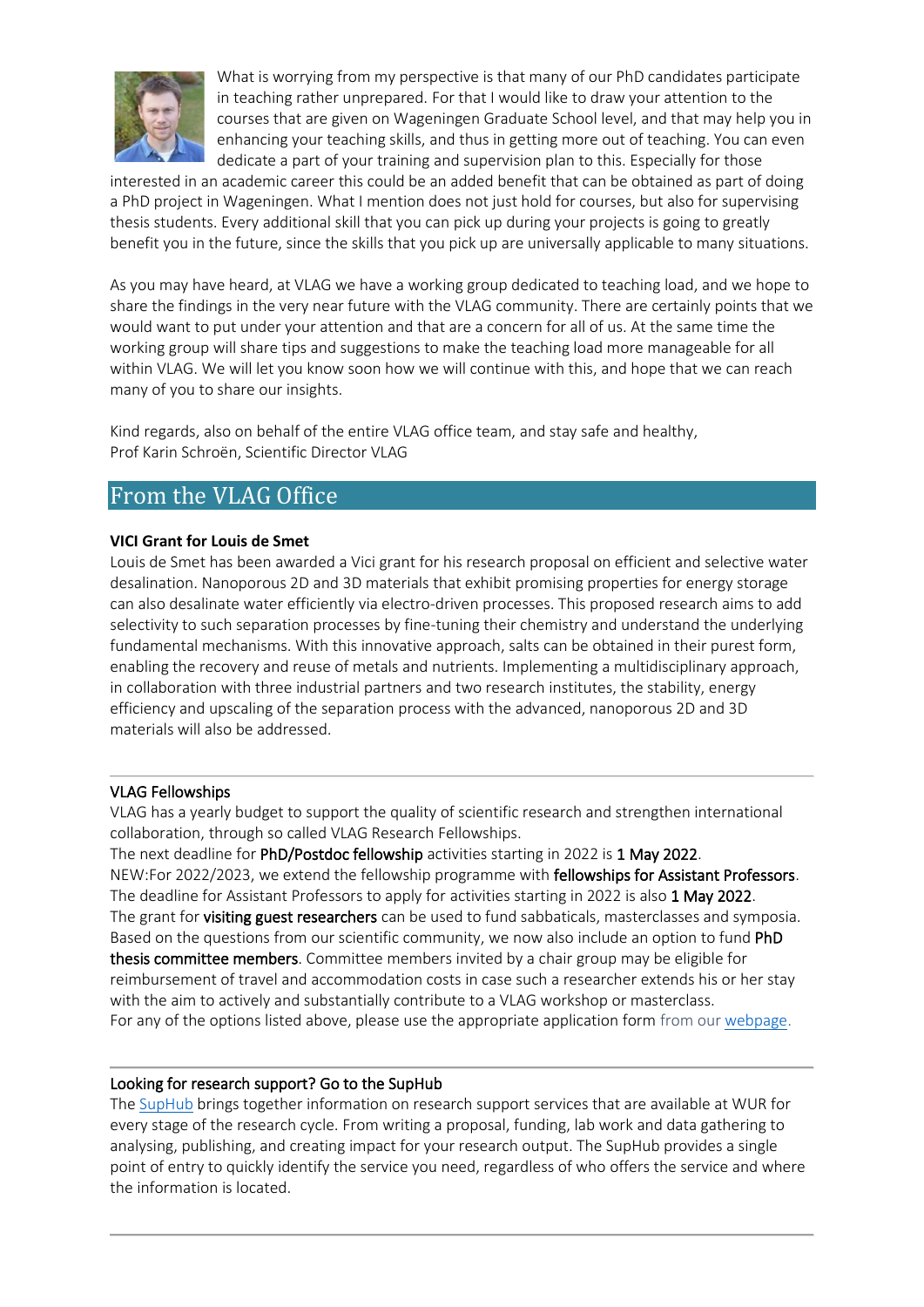#### HR Budget for empowerment trainings or coaching to support and stimulate development

WUR is committed to being an inclusive organization, with equal opportunities for all. There are currently a lot of [initiatives to create a more inclusive environment.](https://intranet.wur.nl/Project/GenderDiversity) One of the issues that needs attention is the number of female professors and women in senior positions, which is still lagging behind. Therefore there is budget available in 2022 for empowerment trainings or coaching to support and stimulate your development within AFSG and WUR. If you would like to make use of this budget or have questions please contact your HR advisor. Let us know if you are interested before 1 June 2022.

# <span id="page-2-0"></span>From the VLAG PhD Advisor

One of the challenges I faced when starting with WUR 'during covid', was to find my way within the organisation. While working from home, figuring out how an organisation works and getting to know the right people is much harder when you don't run into colleagues in the office or at events. Fortunately, I had my colleagues helping me out and I could draw upon some prior experience. As a PhD you will probably encounter a similar challenge when you're new to the WUR or when you're dealing with new questions and situations you haven't experienced before. Similar to my case, your colleagues might be a valuable source of information and can refer you to the resources you're looking for. Additionally, you can also take a look at the [help and support page](https://www.wur.nl/en/Education-Programmes/PhD-Programme/Help-and-support.htm) for an overview and links to some of the resources available for PhD candidates. A link to the newly launched Research Support Hub (Suphub) was added to the page as well. I continue to discover relevant resources and meet interesting colleagues within the organisation. I hope the support pages I mention above help you to do the same!

#### Regards,

<span id="page-2-1"></span>[Jochem Jonkman](mailto:jochem.jonkman@wur.nl)

# From the VLAG PhD Council

## Joining the VLAG PhD Council

Are you interested in improving your PhD experience and that of others? Then join the VLAG PhD Council. We are a diverse and multicultural mix of PhD candidates from all the different VLAG chair groups that meet up monthly to discuss the interests of the PhD candidates and other relevant developments.

Are you for example interested in organizing a colloquium to explore rewarding core skills for PhD candidates such as grant application or career pathways either in academia or industry? Or would you like to help collect PhD feedback on the PhD trajectory? There are many more aspects where you can contribute and build a stronger community among VLAG PhD candidates!

We are always looking for members, currently especially from the chair groups: FHM, BNT, BIP, HMI, MAT, PPH. If you are interested please send us an email at: [phdcouncil.vlag@wur.nl](mailto:phdcouncil.vlag@wur.nl)

#### Announcement; Colloquium on Help and Support system for PhD candidates

Ever wondered about the support system available for you in your PhD trajectory? Do you know that beyond your research, your wellbeing is of utmost importance? The VLAG PhD Council is organizing a colloquium to explore our options. The details of date, time, and venue will be shared with you soon!

# <span id="page-2-2"></span>VLAG courses



**VLAG PhD COUNCIL** 

#### Highlighted event

[Postgraduate course Healthy Food Design](https://www.vlaggraduateschool.nl/en/courses/course/HFD22.htm) 

The healthy food market is booming. Adding a biologically active ingredient to a conventional food matrix might sound simple but it is not the smartest way to design innovative, effective and successful food products. The course is aimed at PhD candidates, postdoctoral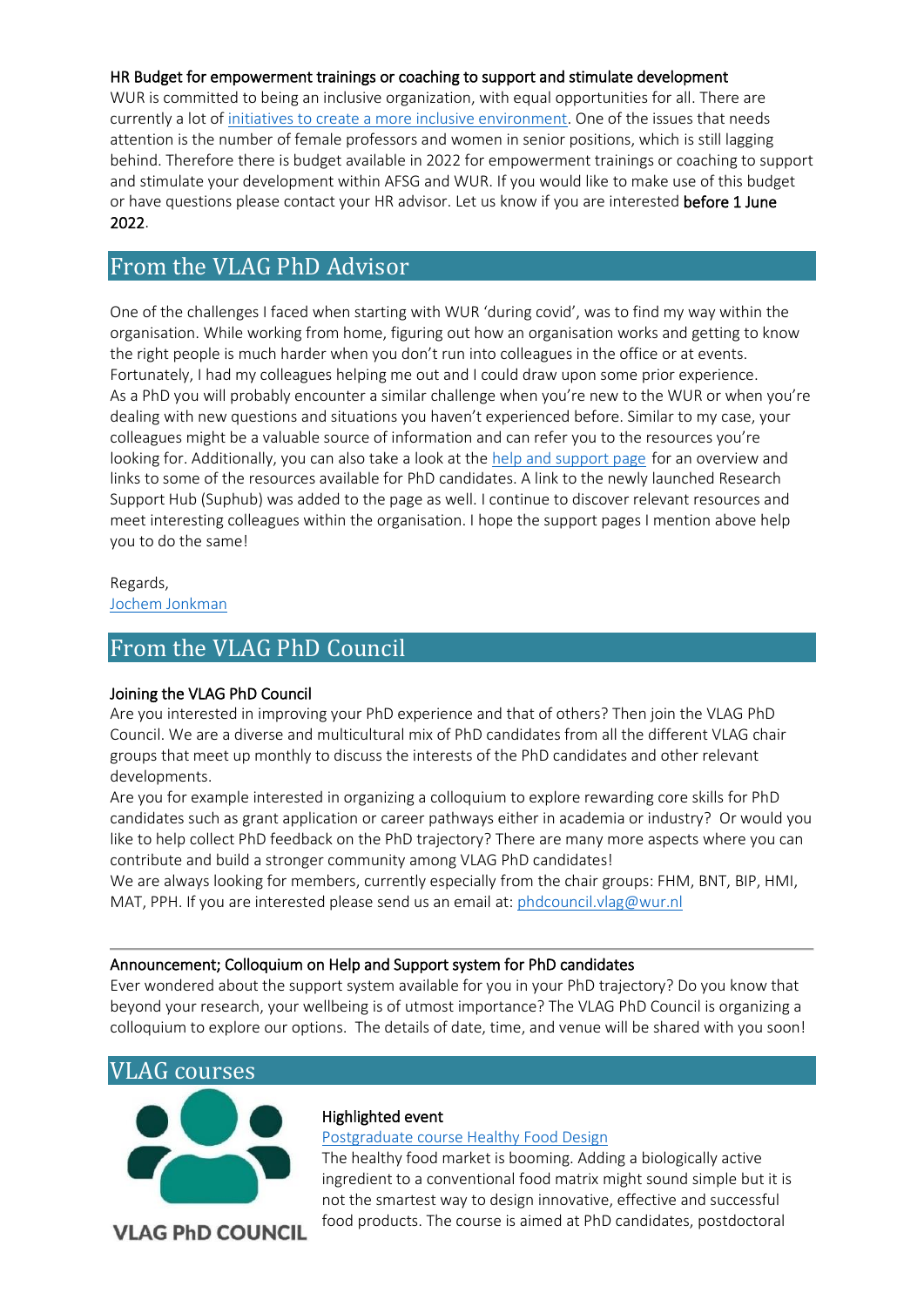researcher, professionals from both academy and industry, that are interested in knowing how to design healthy foods for specific categories of consumers.

#### Other VLAG courses open for registration

[VLAG Online Lecture Series](https://www.vlaggraduateschool.nl/en/courses/course/Online-Lecture-Series-2.htm): 19 May 2022; Prof. Maria Barbosa 'microalgae: translating research into applications. [Dairy Protein Biochemistry](https://www.vlaggraduateschool.nl/en/courses/course/DPB22.htm) (27-29 June 2022) [Microalgae Process Design: from cells to photobioreactors](https://www.vlaggraduateschool.nl/en/courses/course/MPD22.htm) (1-8 July 2022)

#### Planned courses:

Advanced Proteomics (6-10 February 2023) Rheology, the do's and don'ts (1-3 May 2023)

*Tip! For an overview of all courses regularly organised by VLAG take a look in [past courses](https://www.vlaggraduateschool.nl/en/courses/Scientific-courses/past_courses.htm) and contact the [VLAG](mailto:vlag@wur.nl)  [office](mailto:vlag@wur.nl) for the planning.*

# <span id="page-3-0"></span>Wageningen Graduate Schools (WGS) courses

#### Registration open

#### [WGS PhD Workshop Carousel](https://www.pe-rc.nl/node/22623) (20 May 2022)

WGS are organising the annual WGS PhD workshop carousel; a wide variety of workshops, with topics ranging from 'managing your supervisor' and 'storytelling' to 'entrepreneurship' and 'impostor syndrome'. During the event, you get to try out different sessions: Some of the workshops are full training sessions, while others are teasers that give insight into more elaborate courses and workshops.

#### Highlighted course

[Scientific Publishing](https://wgs.crs.wur.nl/courses/details/50) (12 May 2022) Providing insight and awareness in the process, rules, ethical aspects of scientific writing and publishing

For a complete overview of all competence, skills and career development training activities by WGS, please clic[k here.](https://eur03.safelinks.protection.outlook.com/?url=https%3A%2F%2Fwgs.crs.wur.nl%2F&data=04%7C01%7Cvlag%40wur.nl%7C8801fdaec24248612fb708d8dfd6fb8e%7C27d137e5761f4dc1af88d26430abb18f%7C0%7C0%7C637505461792122326%7CUnknown%7CTWFpbGZsb3d8eyJWIjoiMC4wLjAwMDAiLCJQIjoiV2luMzIiLCJBTiI6Ik1haWwiLCJXVCI6Mn0%3D%7C1000&sdata=hnF2puwRqZB3G4BfugCi%2BOBY%2Bc%2FUBPwmM9hvhAgqzNc%3D&reserved=0) Or click [here](https://www.vlaggraduateschool.nl/en/courses/External-courses.htm) for the direct links to the webpages of the other graduate schools.

# <span id="page-3-1"></span>Other courses and events

#### Omnia's Opening Dialogue[: Navigating complex crises together](https://event.wur.nl/openingdialogue-omnia?survey_id=133555&invitation_key=0ib40N6T-J9OOWfEGx468ChWaW52X2tleV92MgpwMApJMTMyOTM0Ckk3MzU2Mjg3CmNfY29kZWNzCmVuY29kZQpwMQooVpQiqhBMbIiLgMZruNpGcn4QLI7YlEUVaICy97OIZAV0CnAyClZsYXRpbjEKcDMKdHA0ClJwNQpOTk50cDYKLg..) (10 May 2022)

The  $1<sup>st</sup>$  Wageningen Dialogue in the new building Omnia puts our global food system centre-stage. What innovations and collaborations can help to transform the food system and contribute to climate, biodiversity and human nutrition? Where are the tensions and how can we strengthen, challenge and spark each other?

#### Symposium on Gastric Protein Digestion (11 May 2022)

The division of Human Nutrition and Health (WUR) are organizing this [symposium](https://forms.office.com/r/QZzwYF29r9) (9:30 to 11:30) before the PhD defenses of Ruoxuan Deng and Andrea Rivera del Rio. Confirmed speakers are; Prof. Alan Mackie (School of Food and Nutrition, University of Leeds, UK) and Dr Gail Bornhorst (Faculty of Food Science & Technology and Biological & Agricultural Engineering, UCDavis, US).

#### [The Open Science Community Wageningen Launch Event](https://openscience-wageningen.com/) (13 May 2022)

The Open Science Community Wageningen (OSC-W) is the new Open Science community of Wageningen University & Research (WUR) and associated research institutes. A bottom-up community introducing and fostering open science practices. The community comprises academics and support staff from different disciplines and all career stages. The common goal is to stimulate transparency, accessibility, and reproducibility of responsible research across all disciplines.